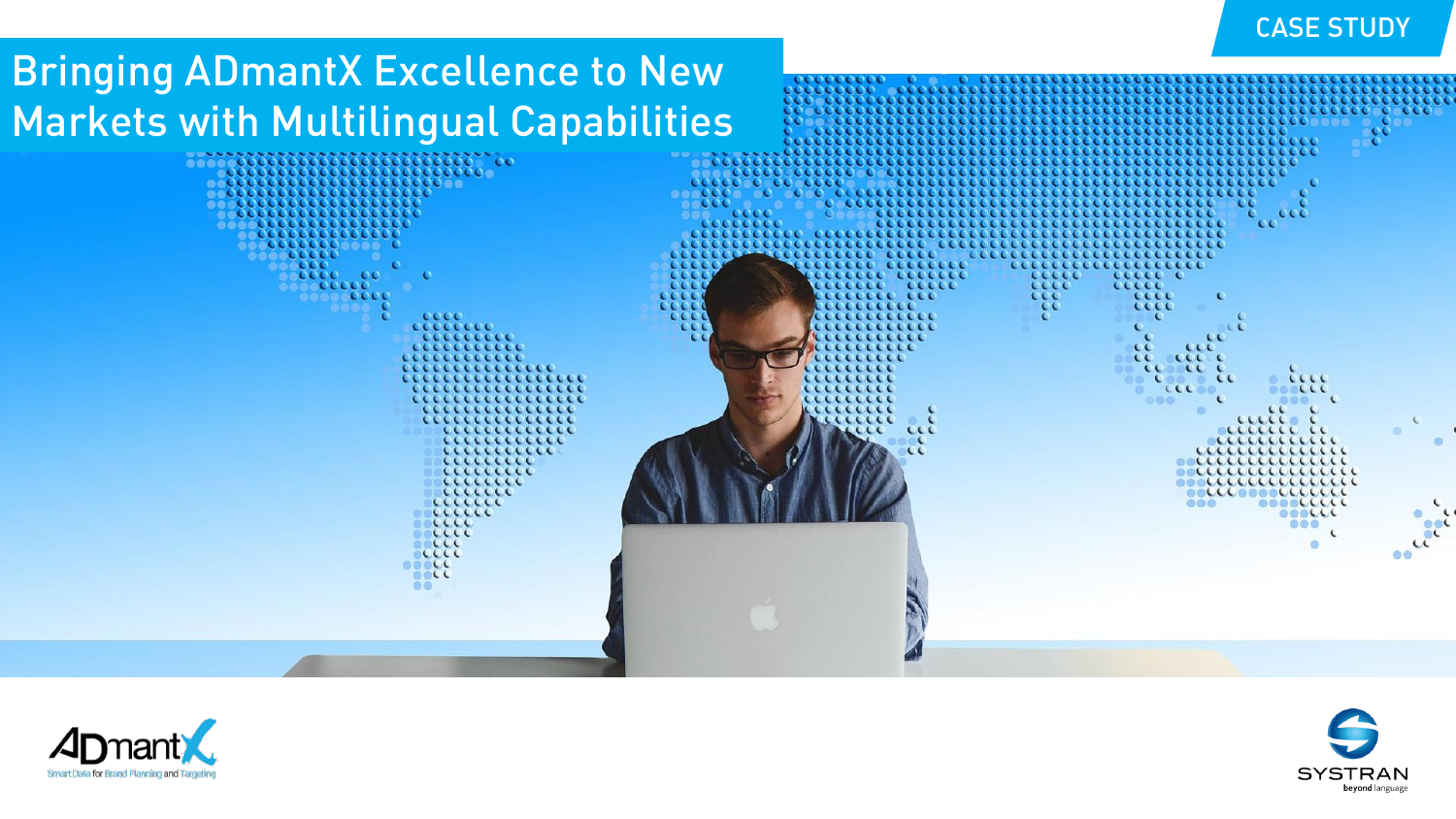ADmantX is a leading provider of NLP semantic-based solutions for contextual advertising, advanced brand safety and 1st party audience profiling



## **Key facts & figures:**

- Founded in 2010
- Corporate headquarters: Italy
- Number of employees: 11-50
- Business operations wordwide with clients in 15+ countries



As part of its fast-growing strategy to drive the company to the next level, ADmantX needed to increase its language coverage with high translation quality across large volumes.

ADmantX was looking for a machine translation partner who was able to **deliver high quality machine translation** with a **wide range of languages** in a **timely manner.**



ADmantX has been using SYSTRAN Enterprise Server **since 2012.**

With the wide language coverage offered by SYSTRAN machine translation solution, ADmantX expanded its offering to all markets in Europe, North and South America and APAC.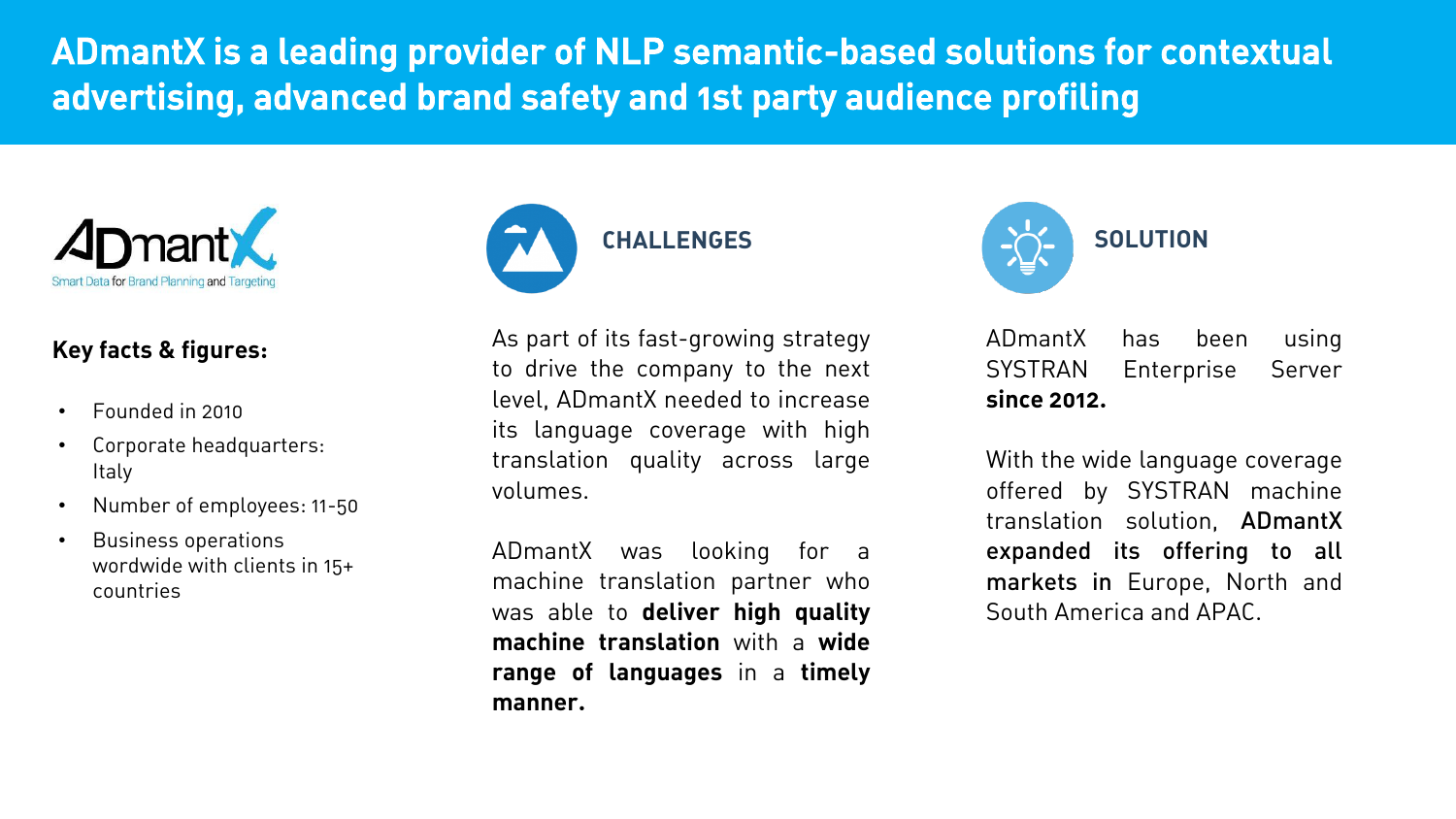ADmantX has a unique ability to **read online content** the same way a human would to **understand its context**, by fetching website pages on request and semantically analyzing the extracted text.

This allows advertisers, SSPs, publishers, DSPs to match ads to relevant content at **granular page level,** creating owned detailed consumer profiles with tailored campaigns for maximum impact.

ADmantX needed a machine translation solution **to rapidly extend their market coverage while maintaining an extremely high accuracy of online content comprehension** for contextual analysis and consumer profiling in any language.

## Which apple are you looking for?

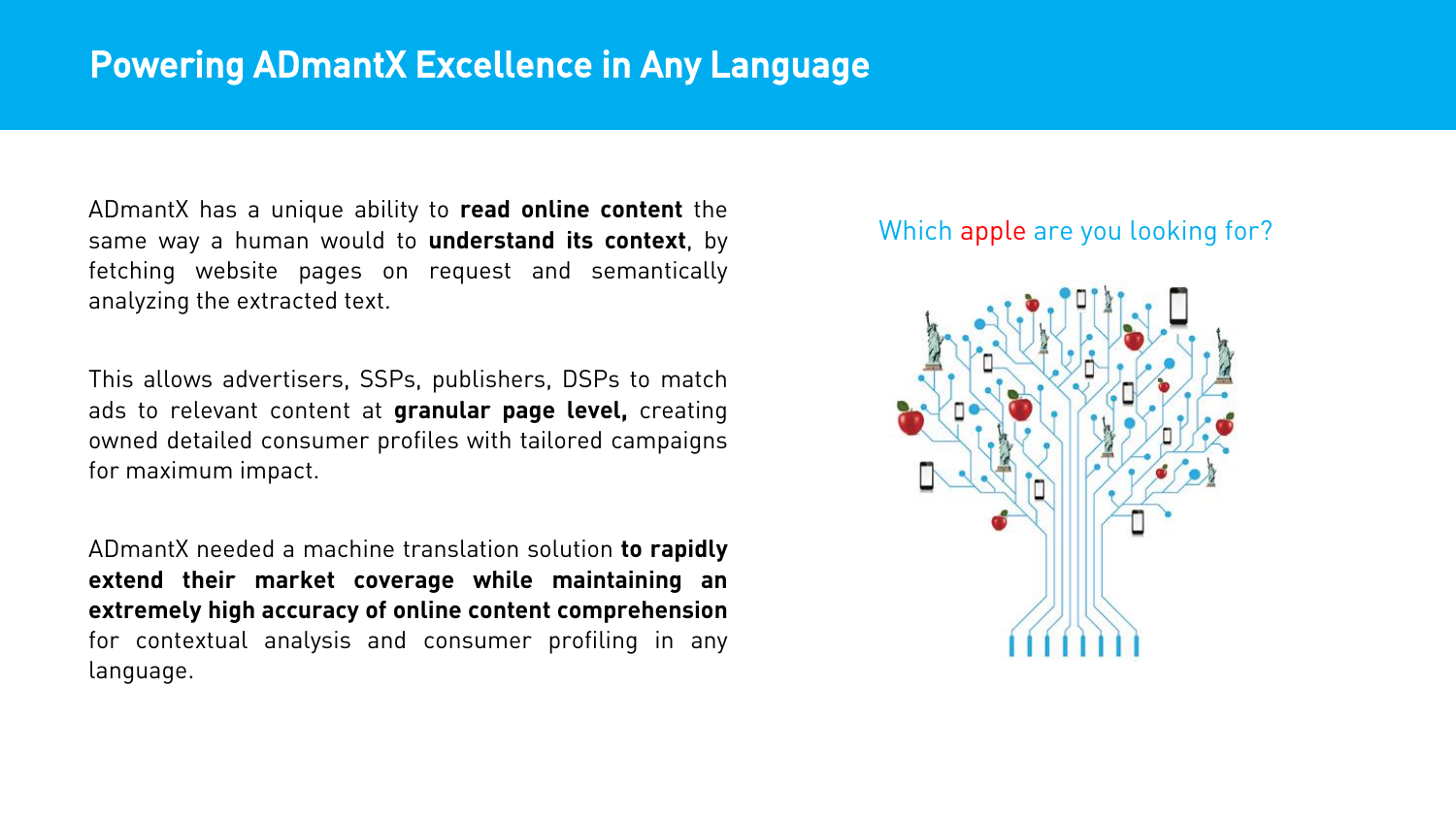## Smooth and scalable integration of the translation workflow in ADmantX semantic engine.

ADmantX started the implementation of SYSTRAN Entreprise Server with **main European languages in 2012** to include later the major APAC languages, such as Chinese, Korean, and Japanese.

ADmantX integrated **SYSTRAN's translation web service** to provide ADmantX semantic engine the translated texts for contextual analysis. The environment provided by SYSTRAN was scalable and able to support **high volume.**

The **setup and maintenance** of SYSTRAN translation clusters was also easily handled by ADmantX teams.

ADmantX's linguistic team carried out **internal translation quality check** across publishers and DSP inventories. **SYSTRAN supported when translation improvement was needed** for specific words in certain languages.

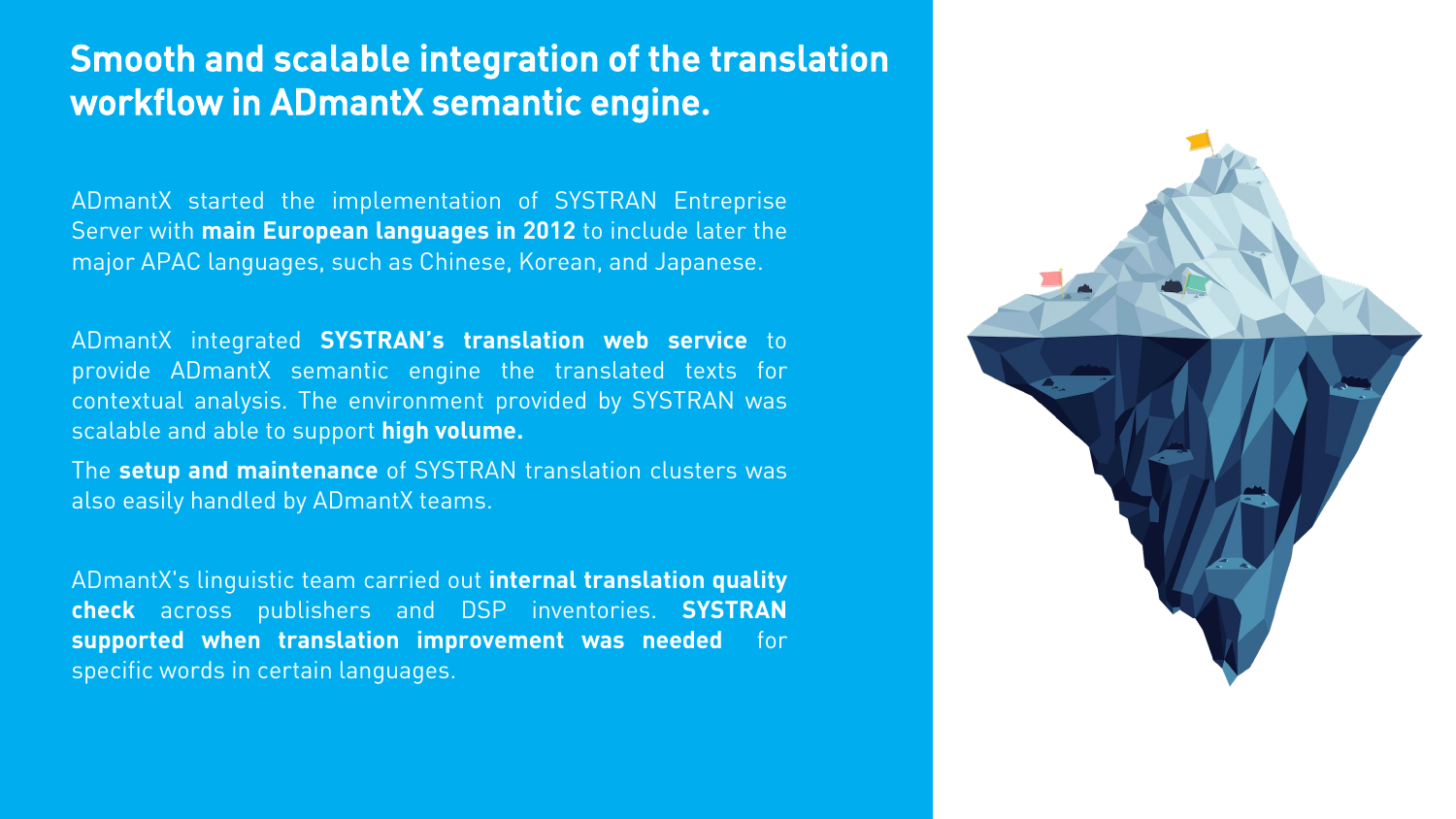### **File Defierts of Choosing St St RAN** The benefits of choosing SYSTRAN

- **Wide range of languages** available
- **Consistent good quality** translation among all languages provided
- **Friendly user interface** allowing easy management to scale volumes, handle different languages and view statistics, as well as monitoring the translators' status.
- **Custom language dictionaries** to define specific translation for words and phrases not included in the generic solution.
- The ability to provide, with a **license-based model**, a sustainable option for **high volume translation needs**, matching ADmantX requirements.



SYSTRAN Machine Translation solution enabled us to strengthen our presence across geographical markets with a multilingual offer, while ensuring the highest quality of contextual analysis in the target languages. ""

**Bruce Rudolph** Chief Development Officer ADmantX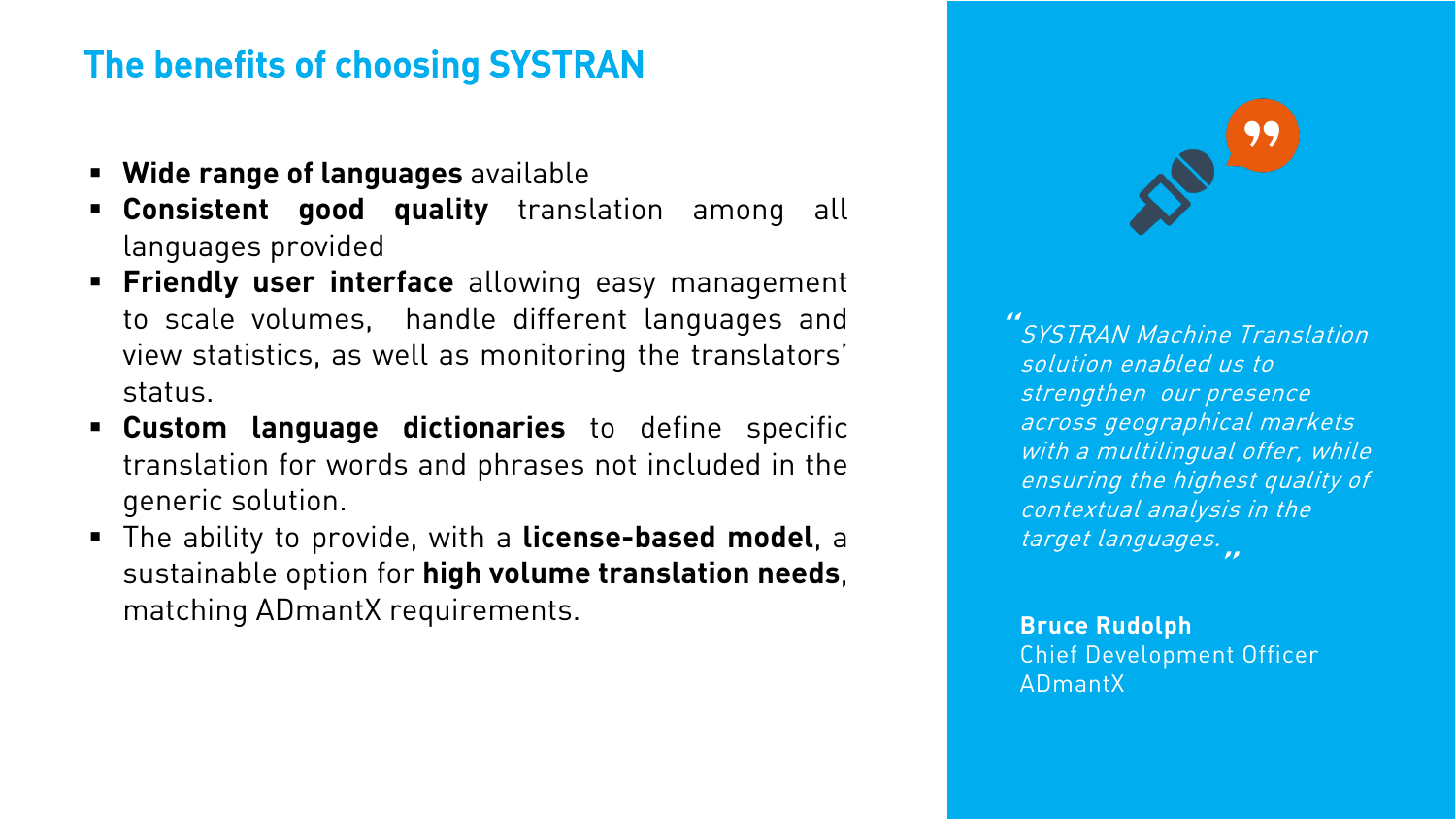

#### About ADmantX



ADmantX is a leading provider of NLP semantic-based solutions for contextual advertising, advanced brand safety and 1st party audience profiling-through the use of Artificial Intelligence (AI), cognitive technologies, and machine learning, ADmantX has a unique ability to read content the same way a human would to understand the contextual meaning within online content. This allows advertisers and publishers to match ads to relevant content at granular page level, ensuring brand safety and creating owned detailed consumer profiles so that campaigns can be tailored for maximum impact.

ADmantX works with global clients and is integrated with leading DSPs and SSPs.

For more information, please visit [www.admantx.com](http://www.admantx.com/)

#### About SYSTRAN



SYSTRAN, celebrating its 50th anniversary this year, is a pioneer in machine translation technologies. The company helps worldwide organizations in their digital transformation process with advanced and secure translation solutions.

In 2016, SYSTRAN further innovated and launched its new generation of engines that combine neural networks and artificial intelligence to offer companies a translation quality very close to human translation and increase their productivity gains in various areas such as: collaboration, content production, customer support, electronic investigation, analysis of Big Data, e-commerce, etc.

SYSTRAN provides a tailor-made solution that meets the language specificities of each domain and corporate communication guidelines. Thanks to an open and scalable architecture, SYSTRAN's solutions integrate seamlessly into existing IT applications and infrastructure, providing professionals with higher efficiency.

For more information, visit [www.systrangroup.com](http://www.systrangroup.com/) and test neuronal translation quality here: <https://demopnmt.systran.net/>